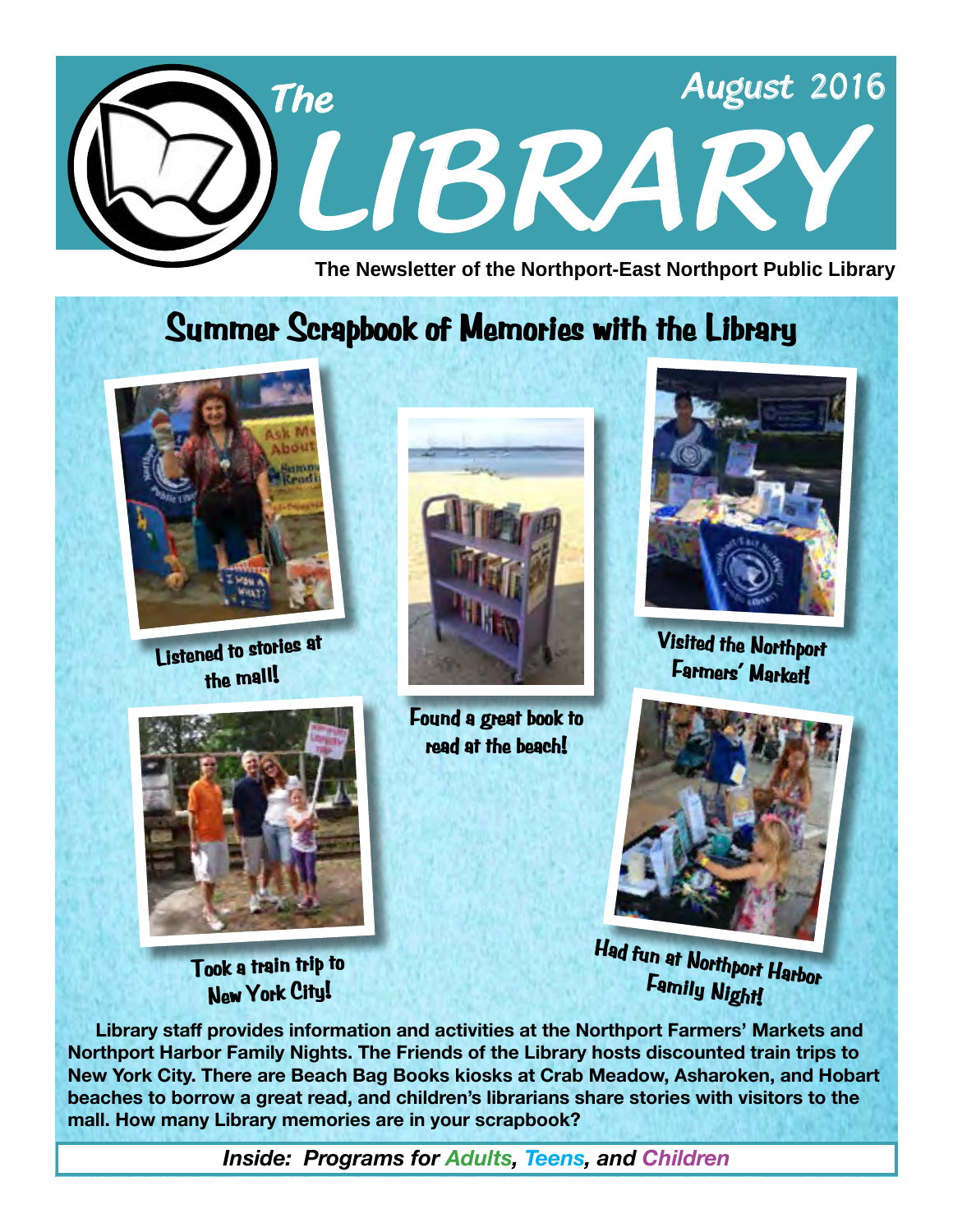# **FOR ADULTS**



### **(N) Tuesday, August 23, 7:00 p.m.**

Learn how to become a seed saver! A representative from the Long Island Regional Seed Consortium will help you learn what seeds to save, techniques to save seeds, the benefits of seed saving, and how to start your own seed library.

# $\left(\begin{array}{c}\n\text{open}\\
\text{total}\n\end{array}\right)$  **Painters of the Sea**

### **Most of My Patients Wear Fur**

**(N) Tuesday, September 13, 7:00 p.m.** WCBS 880 news radio veterinarian and author Dr. Elizabette Cohen brings her funny, true animal stories to our library audience. Dr. Cohen will answer questions about your dogs, cats, birds, and fish. Registration begins August 22. [\(NENA590\)](http://alpha1.suffolk.lib.ny.us/record%3Dg1065398~S43)



### **Thriving in the 21st Century Workplace**

### **(N) Tuesday, September 6, 7:00 p.m.**

Debbi Honorof, Hofstra University Career Counselor, will present a unique perspective for the field of career development. Those in job transition, thinking about an encore career, as well as those wanting to advance their careers will be shown relevant and marketable skills for today's rapidlychanging workplace. Registration begins August 16. ([NENR102](http://alpha1.suffolk.lib.ny.us/record%3Dg1065693~S43))

### **Revitalize Your Resumé**

### **(N) Tuesday, September 13, 3:00 p.m.**

Make your resumé a dynamic reflection of your skills and accomplishments. Career counselor Maureen Provost Ryan will discuss effective resumé strategies, including techniques for completing online applications. Bring your resumé and it will be collected and critiqued by Ms. Ryan. Registration begins August 23. ([NENR103](http://alpha1.suffolk.lib.ny.us/record%3Dg1065694~S43))

### **(EN) Monday, August 15, 7:00 p.m.**

 In this lecture and demonstration class, you will learn how to buy and sell items using eBay, the online auction website. Topics include creating an account, checking reliability of sellers and buyers, online safety, and much more.

#### **Seed Saving Workshop Ope<sup>n</sup> to all**

### **SeniorNet: Planning Day Trips Ope<sup>n</sup> to all on the Internet**

### **(N) Thursday, August 25, 2:00 p.m.**

 Join us to learn about using the Internet to plan New York City and Long Island day trips to theatres, museums, concerts, gardens, and sightseeing excursions. Learn what websites help you choose a restaurant and how to save money through online coupons and discounted offerings.

### **Introduction to Windows 10**

### **(N) Wednesday, September 7, 7:00 p.m. Hands On**

This hands-on class provides an understanding of the latest version of Windows. Learn how to use the desktop to work with files, folders, and applications. Also learn about the new start menu, help, search, and much more. Prerequisite: basic computer knowledge. Registration begins August 24. ([NENC131](http://alpha1.suffolk.lib.ny.us/record%3Dg1040832~S43))

### **-- Computer Classes --**



## $\widehat{\theta}$ <sub>**<sup>coen</sup></sub> Introduction to eBay**<br> **CEN** Monday August 15, 7:00</sub>

**(N) Wednesday, August 24, 2:00 p.m.**

The sea has held a visual interest and thrilling fascination for the artist and viewer alike. Art professor Thomas Germano will explore artists including the ancient Greeks, Claude Lorrain, Jacob van Ruisdael, Joseph Mallord William Turner, Caspar David Friedrich,



and many others in a visual lecture about this timeless subject representing the travels, wars, explorations, navigations, and recreational pleasures on the high seas.

Take in the sights and sounds of New York City with reduced-rate group tickets on the Long Island Rail **Road.** You will meet a Library staff member at the station house at 8:55 a.m. (transfer at Huntington). Your **Freturn ticket is good on any Northport-bound train** that leaves Penn Station before midnight. Registration is underway. Tickets are limited. A non-refundable **\$10 fee (cash or check payable to The Friends of the** Library) is due at the time of registration. [\(NENA585\)](http://alpha1.suffolk.lib.ny.us/record%3Dg1064447~S43)

### **Coffee Culture**

**(N) Monday, September 12, 7:00 p.m.** Italy is the birthplace of espresso



and cappuccino. Elena Florenzano will explore the two national drinks over which business is conducted, contracts are signed, meetings are held, and friendships are formed. You will also enjoy a tasting for an authentic Italian experience. Registration begins August 22. [\(NENA589](http://alpha1.suffolk.lib.ny.us/record%3Dg1065397~S43))



### **--Career Programs--**



### **Medicare Counseling**

**(N) Tuesday, August 16, 9:30-11:30 a.m. by appt.**

A volunteer HIICAP counselor will answer questions about Medicare and supplementary insurance. Registration begins August 1. [\(NENA588\)](http://alpha1.suffolk.lib.ny.us/record%3Dg1065349~S43)

### **Tai Chi: An Introduction for Seniors**

**(EN) Tuesdays, August 9, 1:30-2:30 p.m., August 16, 23, 30, September 6, 2:30-3:30 p.m., Thursdays, August 11, 18, 25, 10:00-11:00 a.m., Mondays, September 12, 19, 26, 2:30-3:30 p.m., Thursdays, September 1, 8, 15, 22, 29, 2:30-3:30 p.m.**

The Suffolk County Department of Health Services will provide a falls prevention program that uses the principles and movements of tai chi to help seniors improve their balance, flexibility, and strength. Wear sneakers and comfortable clothing. Registration is underway. ([NENA586\)](http://alpha1.suffolk.lib.ny.us/record%3Dg1064618~S43)

The Zika virus has been reported in more than 15 states including New York. Dr. Susan Donelan, Medical Director of the Healthcare Epidemiology Department at Stony Brook University, will share what the experts know about the Zika virus, how it is transmitted, your risk of getting the virus, and what you can do to protect yourself.

# **FOR ADULTS**

**(N) Tuesday, August 2, 7:00 p.m.**

 Designed for both casual and die-hard "Trekkies," this multimedia program explores inspirations for the characters, stories, and

settings in the original series, and follows the backstage drama behind its many incarnations.

Native Long Islander and musical icon Ranny Reeve was a prolific jazz composer and inspiring teacher. He hosted jam sessions for musicians of all ages and founded Jazz in the Living Room. Join us for a heartfelt concert led by Glenn Baldwin in memory of Ranny.



### **Summer Blood Drive**

**(EN) Monday, August 22, 1:00-7:00 p.m.**

 Did you know every donation saves three lives? The Library will host a summer blood drive with Long Island Blood Services.

### **Eligibility Criteria:**

- Bring ID with signature or photo
- Weigh a minimum of 110 pounds
- No tattoos within the past 12 months
- Age 16-75 (16 year olds must have signed parental

#### **Zika Virus: What You Need to Know (N) Thursday, August 4, 2:00 p.m. Ope<sup>n</sup> to all**

### **Northport Arts Coalition presents A Tribute to Ranny Reeve (N) Wednesday, August 10, 7:00 p.m. Ope<sup>n</sup> to all**

permission; age 76 and older require a doctor's note) This program is open to everyone who meets the qualifications. Call 1-800-688-0900 for donor eligibility questions. Although walk-ins are welcome, appointments are preferred by visiting: **http://bit.ly/nenplblooddonation**

### **On-Your-Own Train Trip to New York City**

**Saturday, August 6, 9:18 a.m., departure from Northport Station, Round trip: \$10 per person**

#### **Beam Me Up! 50 Years of Star Trek Ope<sup>n</sup> to all**

### **Summer Fresh Fruit Tart**

**(EN) Monday, August 15, 2:00 p.m.** Join the Baking Coach to make

your own fresh fruit tart and then bring it home to enjoy with friends and family. Registration begins August 1. [\(NENA587](http://alpha1.suffolk.lib.ny.us/record%3Dg1065348~S43))

The Riverhead Foundation for Marine Research and Preservation will discuss cold stunned sea turtles, a condition similar to hypothermia that is brought on when these reptiles are in water temperatures below 50°F. This

#### **Sea Turtle Rescue Ope<sup>n</sup>**

**(N) Thursday, August 18, 7:00 p.m. to all**

condition slows the movements of afflicted sea turtles, causing them to get washed ashore. Learn what to do if you find a turtle in distress to help its chances of survival.



### **Medicine Collection Day**

**(N & EN) Tuesday, August 16, 3:30-6:30 p.m.**

 The Northport Police Department and Suffolk County Sheriff's Office will collect unused or expired prescription or over-the-counter medications. No questions asked and no personal information is required. Unused, covered hypodermic needles and liquids may be turned in only at the East Northport building. Proper disposal of these items is essential for risk reduction and environmental protection. *\*This event is co-sponsored by the Northport-East Northport Drug and Alcohol Task Force and Project 72.*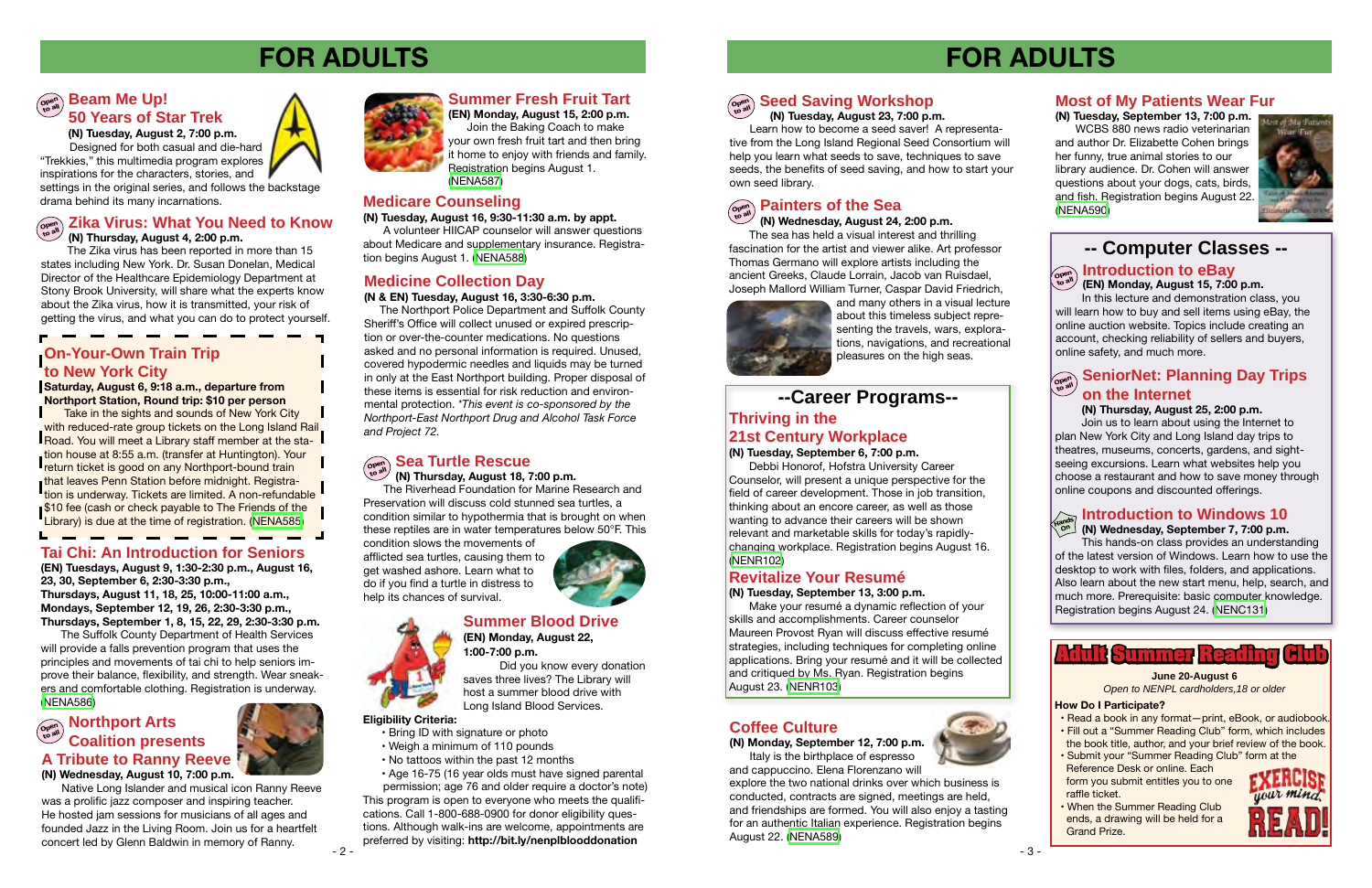# **FOR TEENS**

### **Getting Ready for Middle School**

### **(EN) Thursday, August 4, 7:00-8:30 p.m.**

 Learn the skills you will need to "make the grade" in middle school. Teacher Corlyn Nedwick will give you tips and strategies to make your transition into middle school successful. ([NENY895\)](http://alpha1.suffolk.lib.ny.us/record%3Dg1064621~S43)

### **Fandom Friday**

### **(N) Friday, August 19, 7:00-8:30 p.m.**

 Join your fellow fandom fans as we celebrate all things geektastic! ([NENY902](http://alpha1.suffolk.lib.ny.us/record%3Dg1064653~S43))

**Teen Summer Programs 2 Registration is underway for the following programs and limited openings may be available:**

### **It's Hip to Dip**

### **(EN) Wednesday, August 10, 4:00-5:00 p.m.**

 Join Chef Jo-Ann Tiranno as we enjoy a delicious pizza fondue followed by a chocolate fondue dessert. ([NENY897](http://alpha1.suffolk.lib.ny.us/record%3Dg1064623~S43))





**ATLANTIC** 

VIRGINIA









### **Retro Gaming**

### **(N) Thursday, August 18, 3:30-5:00 p.m.**



### Participate in this exciting retro video game challenge for fun prizes. [\(NENY900\)](http://alpha1.suffolk.lib.ny.us/record%3Dg1064652~S43)

### **Teen Guitar Jam Group**

**(N) Friday, August 26, 7:00-8:30 p.m.**  Are you learning to play acoustic guitar? Bring your guitar and join fellow teen guitar players and share skills, songs, and stories. ([NENY903\)](http://alpha1.suffolk.lib.ny.us/record%3Dg1064654~S43)



### **Super Smash Brothers Wii U Competition**

**(N) Monday, August 1, 7:00-8:30 p.m.**  Join your friends in this Super Smash Brothers Wii U Competition. Prizes will be awarded to the top three players. [\(NENY892\)](http://alpha1.suffolk.lib.ny.us/record%3Dg1064613~S43)



### **Beam Me Up! 50 Years of Star Trek**

### **(N) Tuesday, August 2, 7:00-8:30 p.m.**



 Designed for both casual and die-hard "Trekkies," this multimedia program explores inspirations for the characters, stories, and settings in the original series, and follows the backstage drama behind its many incarnations. *No registration required.*

### **Summer Fruit Smoothies 2**



**(EN) Tuesday, August 9, 3:30-4:30 p.m.**  Using fresh fruit and a blender, you'll sample

delicious and nutritious smoothies. ([NENY896](http://alpha1.suffolk.lib.ny.us/record%3Dg1064622~S43))

### **Mosaic Stepping Stone**

**(N) Thursday, August 11, 7:00-8:30 p.m.**  Using glass, tile, shells, and mirrors, you will create a decorative stepping stone to display outdoors. [\(NENY898](http://alpha1.suffolk.lib.ny.us/record%3Dg1065422~S43))

### **DIY Washi Paper Bangle Bracelets**

### **(N) Monday, August 15, 7:00-8:00 p.m.**

 Make beautiful bangle bracelets with popsicle sticks, washi paper, and Mod Podge. ([NENY899](http://alpha1.suffolk.lib.ny.us/record%3Dg1064651~S43))



### **Teen Writers Workshop**



 Do you love to write? Join fellow writers to discuss your ideas and get feedback on your work. New members are always welcome. ([NENY904](http://alpha1.suffolk.lib.ny.us/record%3Dg1064906~S43))



### **Fondant Cupcake Decorating**

### **(N) Wednesday, August 3, 3:30-5:00 p.m.**

will bring the beloved characters back together for an even bigger and "Greeker" wedding. Rated PG-13. 94 min.

 Learn how to transform cupcakes into sweet works of art using marshmallow fondant and basic decorating techniques. [\(NENY894](http://alpha1.suffolk.lib.ny.us/record%3Dg1064620~S43))

**Can't make the SAT Workshop? Ask a Librarian about ePrep, an online SAT study program.**



### **PSAT/SAT Preparation Workshop**

**(N) Thursdays, September 8, 15, 22, & 29, 6:15-8:45 p.m.** *Students in grades 10-12*  **Registration begins August 17.**

This celebration of mothers everywhere invites all to enjoy the laughter, tears, and love as three generations come together in the week leading up to Mother's Day. Rated PG-13. 118 min.

> Fee: \$20 for AARP members (\$25 for non-members), payable to AARP by *check or money order only* at registration.

 Students can prepare for the fall PSAT/SAT exams with teachers Barbara White and Jay Berger. A non-refundable check for \$114 payable to the Northport-East Northport Public Library must be paid within three days of registration. Payment includes the workbook for the SAT exam. Your class placement is not complete until payment is received. ([NENY901](http://alpha1.suffolk.lib.ny.us/record%3Dg1065422~S43))

**"Get in the Game: Read," the Teen Summer Reading Club ends on August 6. Submit your reviews by that date for a chance to win a great raffle basket.**

# **FOR ADULTS**

### **Truth Be Told**

**(N) Thursday, September 1, 7:00 p.m.**

Our nonfiction group will discuss *Atlantic: Great Sea Battles, Heroic Discoveries, Titanic Storms, and a Vast Ocean of a Million Stories* by Simon Winchester.

### **Page Turners**

**(N) Thursday, September 8, 2:00 p.m.**

 The group will discuss *Under the Wide and Starry Sky* by Nancy Horan.

# **Novel Ideas**

**The group will return on September 26.**

### **Short Story Central**

**The group will return on October 4.**

# *Book Groups*

### **Let's Talk: English Conversation & Quick Reads**

**These groups will return in September.**







**(EN) Thursdays, September 8, 15, 22, 29, October 6, 13, 27, November 3, 7:00 p.m.**

 This series will continue to help you develop your English reading, writing, speaking, and listening skills. Registration begins August 22 at either building or online. ([NEN591](http://alpha1.suffolk.lib.ny.us/record%3Dg1065404~S43))



*Please note: These courses promote safe driving and help participants maintain their driving skills. Check with your insurance company about the specific insurance and point reduction available to you.*

**(EN) Wednesdays, September 7 and 14, 7:00-10:00 p.m.**

**Fee: \$36**

Applications are available August 24.

**(N) Saturday, August 6, 9:00 a.m.-3:30 p.m. Fee: \$36** Applications are currently available.

### **Friday Movies**

### *My Big Fat Greek Wedding 2* **Fridays, (N) August 5 and (EN) August 12,**

**2:00 p.m.** This is the long-awaited follow-up to the

highest-grossing romantic comedy of all time. The film reveals a Portokalos family secret that

### **Gallery Exhibit Northport Building:**

### *Classical Impressionism: The Works of Jessica Henry*

Traditional fine art in oils, including portraits, still lifes, landscapes, and seascapes.

### **Art Talk**

**(N) Thursday, August 11, 7:00 p.m.**

Jessica Henry is available to discuss her creative process and work.

### *Mother's Day* **Fridays, (N) August 19 and (EN) August 26, 2:00 p.m.**



*Closed captioning will be displayed.*

**(N) Tuesdays, September 6 and 13, 9:30 a.m.-12:30 p.m.**

Registration begins August 23 at the Northport Library only. (NENA592)

### **AARP Smart Driver Course**

### *Coming in September***:**

# *Rew* **Practice Makes Perfect**<br>N<sup>ew</sup> *(N)* Mondays, September 12, 26,



**(N) Mondays, September 12, 26, October 3, 17, 10:00 a.m.**

 Practice your English language conversational skills in this informal drop-in class.

### **Language Learning Software**

**One-on-one help available by appointment**

 Make an appointment with Librarian Michelle Athanas for a demonstration of *Pronunciator* and *Mango*, online language learning software offering more than 80 languages.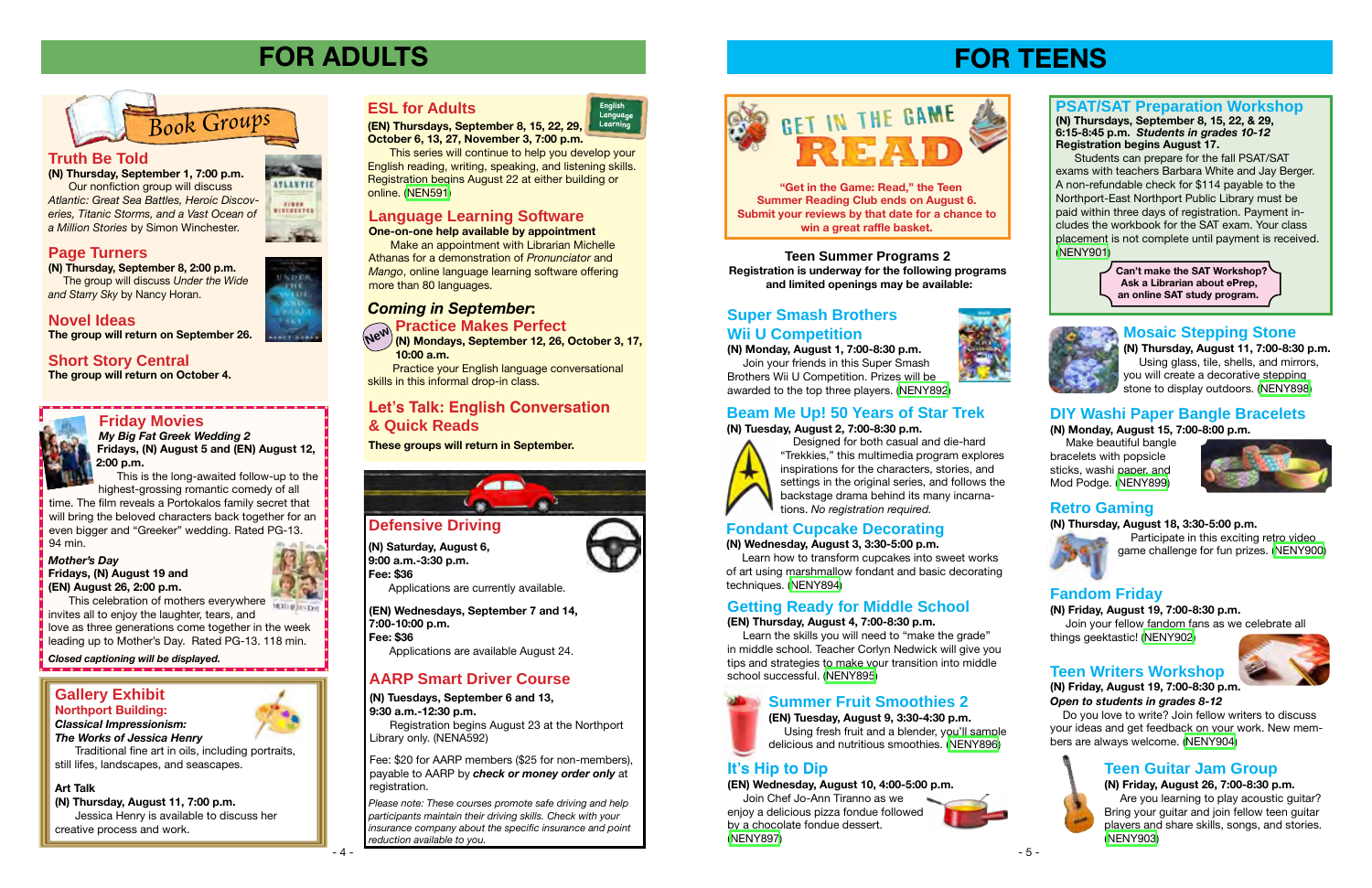

- 7 -

**(N) Tuesday, August 16, 7:00 p.m.**

*Children in grades 4 and up; adults welcome* Be the first to read advance copies of new books

#### **Newbery Club drop in**

and participate in informal book discussions. New members are always welcome. (60 min.)

### $\frac{1}{2}$  **Tots and Toys**

### **(EN) Wednesday, August 17, 10:00 a.m.** *Children 1-4 years with adult; siblings welcome*

#### $\mathcal{L}_{\mathbf{Q}}$  **Ocean Creatures Pajama Storytime in**

Kids will have a great time in this open-ended play environment as they explore a variety of educational toy stations. (60 min.)

### **(EN) Tuesday, August 16, 7:00 p.m.** *Children birth-5 years with adult; siblings welcome*

Join the fun as we share stories about ocean animals in this active family storytime with fingerplays, music, movement, and more! (30 min.)

**(EN) Thursday, August 18, 3:00 p.m.**

#### **Crayons, Scissors, and Glue, Oh My! drop in**

*Children 3–10 years with adult; siblings welcome* Enjoy a room full of art supplies and craft projects. (60 min.)

**(N) Thursday, August 18, 10:00 a.m.** *Children birth–5 years with adult; siblings welcome*

Have fun reading stories, singing songs, and sharing rhymes and fingerplays in this interactive program for families. (30 min.)

### **Fairy Tale Boot Camp**

### **(N) Wednesday, August 17, 3:00 p.m.**

*Children entering grades K-3; adults and siblings welcome* Solve riddles, identify monsters, design your own

castle, and find out if you have what it takes to survive a fairy tale. (60 min.) ([NENJ923](http://alpha1.suffolk.lib.ny.us/record%3Dg1064638~S43))

### **Magic Workshop**

**(EN) Wednesday, August 17, 7:00 p.m.** *Children entering grade 5* 

A professional magician will unveil the secrets behind many popular magic tricks. (60 min.) [\(NENJ924\)](http://alpha1.suffolk.lib.ny.us/record%3Dg1064826~S43)

### $\frac{1}{2}$  Shake, Rattle, and Read

# **FOR CHILDREN**

*Tickets to one of the four show times are issued to children who have completed the Summer Reading Club requirements.* 





**READING CHAMPIOI** 

Gifted ventriloquist Steve Petra and his team of puppet animal athletes are ready to compete in Extreme Pickle Balancing, the Ultimate Chicken Challenge, the Coat Hanger Tug-of-War, and other wacky Olympic events in this crowd-pleasing show bursting with magic, comedy, and audience participation. (50 min.)

**(N) Monday, August 8, 4:00 p.m. (N) Monday, August 8, 7:00 p.m.**

**(N) Tuesday, August 9, 4:00 p.m. (N) Tuesday, August 9, 7:00 p.m.**



### **Pete the Cat Party!**

**(N) Friday, August 19, 11:00 a.m.** *Children 4–6 years with adult; siblings welcome* 



Celebrate your favorite feline friend with crafts, games, and stories. (60 min.) ([NENJ927](http://alpha1.suffolk.lib.ny.us/record%3Dg1064641~S43))

### $\frac{\partial \mathbf{e}_i \mathbf{e}_j}{\partial \mathbf{e}_j}$  Anything Goes Legos

**(EN) Friday, August 19, 3:00 p.m.** *Children entering grades 1-5*

Use the Library's Legos to build your own creation that will go on display in the Children's Room. (45 min.)

**Summer Closing Ceremonies**

**drop in (N) Saturday, August 20, 11:00 a.m.**

*Children 4–10 years with adult; siblings welcome*

Have fun making Olympicthemed crafts and playing games to celebrate the end of the summer season. (60 min.)





- 6 -

# **FOR CHILDREN**

### **Book Swap**

 $\mu_{\mathcal{W}}^{\mathcal{W}^{\mathcal{X}}}$  (N) Friday, August 5, 10:00 a.m. *Children birth-5 years with adult; siblings welcome*

**(EN) Wednesday, August 10, 11:00 a.m. drop in**

*Children 3-10 years with adult; siblings welcome* Come in anytime from 11:00 a.m.-12:00 p.m. to trade books from your home library for swap dollars and "purchase" pre-owned, new-to-you books. (60 min.)

### **Picture Book Art:**

### *Bye-Bye, Big Bad Bullybug!*

**(N) Wednesday, August 10, 3:00 p.m.**

*Children 4-6 years*

Get inspired by Ed Emberley's *Bullybug* and create your own monsters out of various shapes. (45 min.) [\(NENJ913\)](http://alpha1.suffolk.lib.ny.us/record%3Dg1064629~S43)

### **Hey Diddle Diddle**

### **(EN) Friday, August 12, 10:00 a.m.**

*Children birth-23 months with adult; siblings welcome*

 Enjoy books, fingerplays, nursery rhymes, and special time with your little one. (30 min.) ([NENJ915](http://alpha1.suffolk.lib.ny.us/record%3Dg1064816~S43))

### **Jumbo Speed Stacking**

**(N) Friday, August 12, 3:00 p.m.** *Children entering grades 4-6* 

 Children will compete in teams to see who can get the fastest time in a jumbo version of the popular cup stacking game. A watermelon snack will be provided. (60 min.) [\(NENJ916\)](http://alpha1.suffolk.lib.ny.us/record%3Dg1064630~S43)

### **Crafty Kids: Froggy Fun**

**(EN) Monday, August 15, 11:00 a.m.** *Children 6-8 years*

 Repurpose a soda bottle to make your own frog-themed version of the classic cup and ball game. (60 min.) [\(NENJ917\)](http://alpha1.suffolk.lib.ny.us/record%3Dg1064819~S43)

### **Toddlers Tango**

**(N) Monday, August 15, 2:00 p.m.** *Children 2-4 years with adult; siblings* 

*welcome* 

 Clap your hands and stomp your feet in this highenergy music and movement program. (45 min.) [\(NENJ918\)](http://alpha1.suffolk.lib.ny.us/record%3Dg1064632~S43)

### **Smart Board "Win, Lose, or Draw!"**

**(N) Monday, August 15, 7:00 p.m.** *Children entering grades 4-6* 

 Try to get your teammates to guess what you draw on the electronic Smart Board in this fast and furious game of Pictionary. Prizes will be given to the winning team! (60 min.) [\(NEN919](http://alpha1.suffolk.lib.ny.us/record%3Dg1064635~S43))

#### *Registration for the following programs begins on Monday, August 1. Programs with the 'drop in' symbol do not require registration.*

### **Fish Wall Hanging**

**(EN) Thursday, August 11, 4:00 p.m.** *Children entering grades 1-3* 

 Kids will create a vibrant piece of art using reclaimed wood and colorful paints. (60 min.) [\(NENJ914\)](http://alpha1.suffolk.lib.ny.us/record%3Dg1064813~S43)

# **FOR TEENS**

Are you preparing to leave for college? Stop by the Teen Centers to pick up our Packing for College Checklist. It's a handy guide for what you need to bring with you to school.

# **For College-Bound Students**





**The Bookmark** 









 If you are entering grades 6-12 in September, remember to apply for your Teen Library card. It will enable you to use the teen computers, check out materials,

access our databases from home, and sign up for teen programs.

# **Moving Up?**



### **Block Party**

 $\mathcal{H}_{\mathcal{W},\mathcal{W}}^{\text{loop}}$   $\leq$   $\mathcal{W}$  Monday, August 1, 10:00 a.m.

*Children 1-4 years with adult; siblings welcome* Children will learn to use their minds as well as their

muscles while they have fun building with various blocks and playing with others. (60 min.)

**(N) Thursday, August 4, 7:00 p.m.** *Children entering grades 3-6*

#### **Chess Club drop in**

Learn new strategies to better your game while playing matches with other kids and teen volunteers. (45 min.)

### **Shake, Rattle, and Read**

Have fun reading stories, singing songs, and sharing rhymes and fingerplays in this interactive program for families. (30 min.)

### **(EN) Friday, August 5, 6:30 p.m.**

#### **Friday Night Movie and Craft:**  *Kung Fu Panda 3* **drop in**

*Children 4 years and up with adult; siblings welcome* Create a craft and munch on snacks while watching Po and all his friends on the big screen. (95 min.)